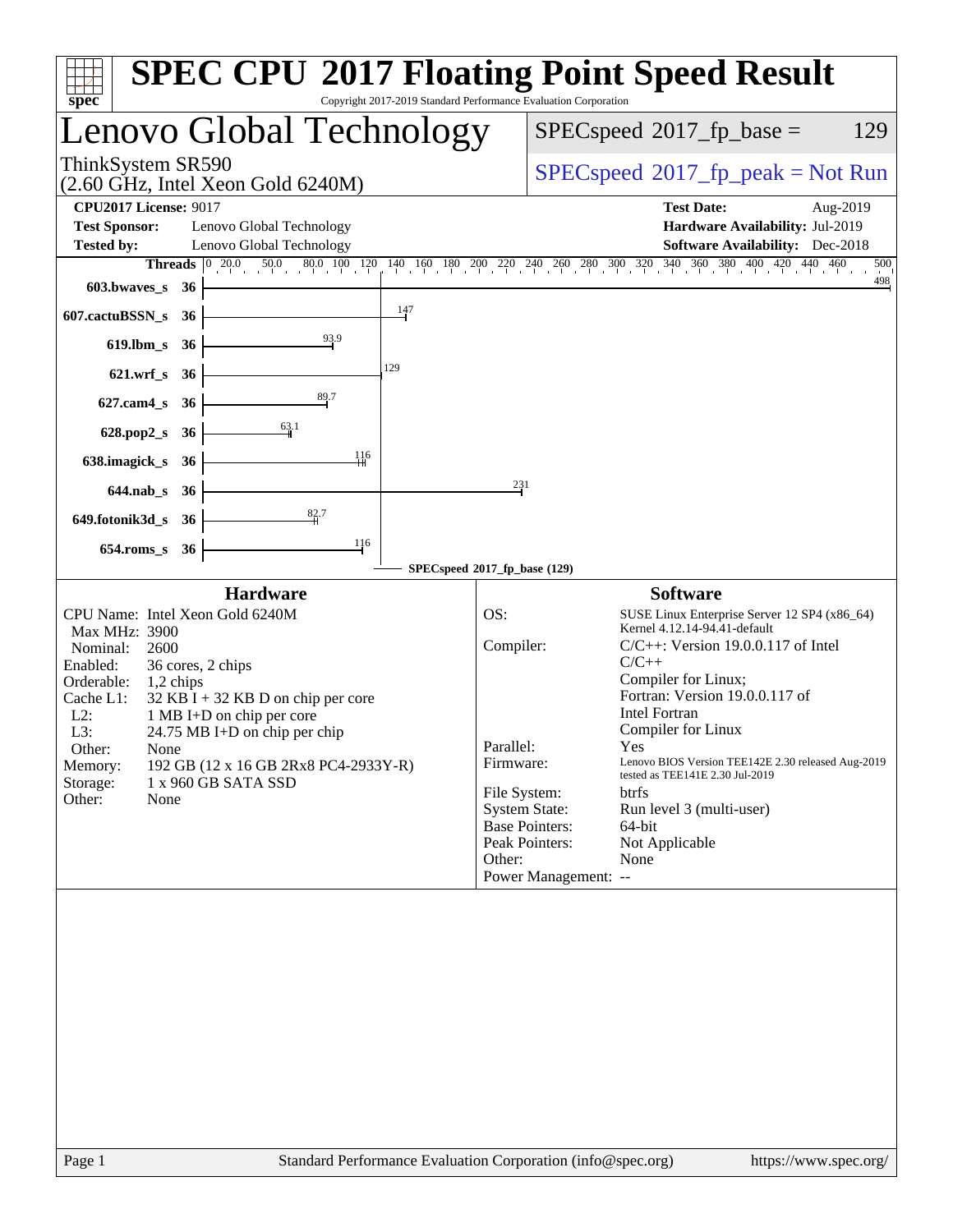

#### **[SPEC CPU](http://www.spec.org/auto/cpu2017/Docs/result-fields.html#SPECCPU2017FloatingPointSpeedResult)[2017 Floating Point Speed Result](http://www.spec.org/auto/cpu2017/Docs/result-fields.html#SPECCPU2017FloatingPointSpeedResult)** Copyright 2017-2019 Standard Performance Evaluation Corporation

## Lenovo Global Technology

(2.60 GHz, Intel Xeon Gold 6240M)

ThinkSystem SR590<br>  $SPEC speed^{\circ}2017$  [p\_peak = Not Run  $SPEC speed^{\circ}2017\_fp\_base = 129$ 

**[Test Sponsor:](http://www.spec.org/auto/cpu2017/Docs/result-fields.html#TestSponsor)** Lenovo Global Technology **[Hardware Availability:](http://www.spec.org/auto/cpu2017/Docs/result-fields.html#HardwareAvailability)** Jul-2019

**[CPU2017 License:](http://www.spec.org/auto/cpu2017/Docs/result-fields.html#CPU2017License)** 9017 **[Test Date:](http://www.spec.org/auto/cpu2017/Docs/result-fields.html#TestDate)** Aug-2019

**[Tested by:](http://www.spec.org/auto/cpu2017/Docs/result-fields.html#Testedby)** Lenovo Global Technology **[Software Availability:](http://www.spec.org/auto/cpu2017/Docs/result-fields.html#SoftwareAvailability)** Dec-2018

### **[Results Table](http://www.spec.org/auto/cpu2017/Docs/result-fields.html#ResultsTable)**

|                             | <b>Base</b>                 |                |                |                |       | <b>Peak</b>    |            |                |                |              |                |              |                |              |
|-----------------------------|-----------------------------|----------------|----------------|----------------|-------|----------------|------------|----------------|----------------|--------------|----------------|--------------|----------------|--------------|
| <b>Benchmark</b>            | <b>Threads</b>              | <b>Seconds</b> | Ratio          | <b>Seconds</b> | Ratio | <b>Seconds</b> | Ratio      | <b>Threads</b> | <b>Seconds</b> | <b>Ratio</b> | <b>Seconds</b> | <b>Ratio</b> | <b>Seconds</b> | <b>Ratio</b> |
| 603.bwayes s                | 36                          | <u>118</u>     | 498            | 118            | 498   | 118            | 498        |                |                |              |                |              |                |              |
| 607.cactuBSSN s             | 36                          | <u>114</u>     | 147            | 113            | 147   | 114            | 147        |                |                |              |                |              |                |              |
| $619.$ lbm s                | 36                          | 55.7           | 94.0           | 55.8           | 93.9  | 55.9           | 93.7       |                |                |              |                |              |                |              |
| $621.wrf$ s                 | 36                          | 102            | 129            | 102            | 129   | 102            | 130        |                |                |              |                |              |                |              |
| $627$ .cam4 s               | 36                          | 98.5           | 90.0           | 98.8           | 89.7  | 99.0           | 89.5       |                |                |              |                |              |                |              |
| $628.pop2_s$                | 36                          | 191            | 62.2           | 186            | 63.7  | 188            | 63.1       |                |                |              |                |              |                |              |
| 638.imagick_s               | 36                          | 125            | 116            | 128            | 113   | 123            | 117        |                |                |              |                |              |                |              |
| $644$ .nab s                | 36                          | <u>75.7</u>    | <u>231</u>     | 75.7           | 231   | 75.7           | 231        |                |                |              |                |              |                |              |
| 649.fotonik3d s             | 36                          | 110            | 82.8           | <u>110</u>     | 82.7  | 113            | 80.7       |                |                |              |                |              |                |              |
| $654$ .roms s               | 36                          | 137            | 115            | 136            | 116   | 136            | <u>116</u> |                |                |              |                |              |                |              |
| $SPECspeed*2017_fp\_base =$ |                             |                | 129            |                |       |                |            |                |                |              |                |              |                |              |
|                             | $SPECspeed*2017_fp\_peak =$ |                | <b>Not Run</b> |                |       |                |            |                |                |              |                |              |                |              |

Results appear in the [order in which they were run.](http://www.spec.org/auto/cpu2017/Docs/result-fields.html#RunOrder) Bold underlined text [indicates a median measurement](http://www.spec.org/auto/cpu2017/Docs/result-fields.html#Median).

#### **[Operating System Notes](http://www.spec.org/auto/cpu2017/Docs/result-fields.html#OperatingSystemNotes)**

Stack size set to unlimited using "ulimit -s unlimited"

### **[General Notes](http://www.spec.org/auto/cpu2017/Docs/result-fields.html#GeneralNotes)**

Environment variables set by runcpu before the start of the run: KMP\_AFFINITY = "granularity=fine,compact" LD\_LIBRARY\_PATH = "/home/cpu2017-1.0.5-ic19/lib/intel64" OMP\_STACKSIZE = "192M"

 Binaries compiled on a system with 1x Intel Core i9-799X CPU + 32GB RAM memory using Redhat Enterprise Linux 7.5 Transparent Huge Pages enabled by default Prior to runcpu invocation Filesystem page cache synced and cleared with: sync; echo 3> /proc/sys/vm/drop\_caches NA: The test sponsor attests, as of date of publication, that CVE-2017-5754 (Meltdown) is mitigated in the system as tested and documented. Yes: The test sponsor attests, as of date of publication, that CVE-2017-5753 (Spectre variant 1) is mitigated in the system as tested and documented. Yes: The test sponsor attests, as of date of publication, that CVE-2017-5715 (Spectre variant 2) is mitigated in the system as tested and documented. Yes: The test sponsor attests, as of date of publication, that CVE-2018-3640 (Spectre variant 3a) is mitigated in the system as tested and documented. Yes: The test sponsor attests, as of date of publication, that CVE-2018-3639 (Spectre variant 4) is mitigated in the system as tested and documented.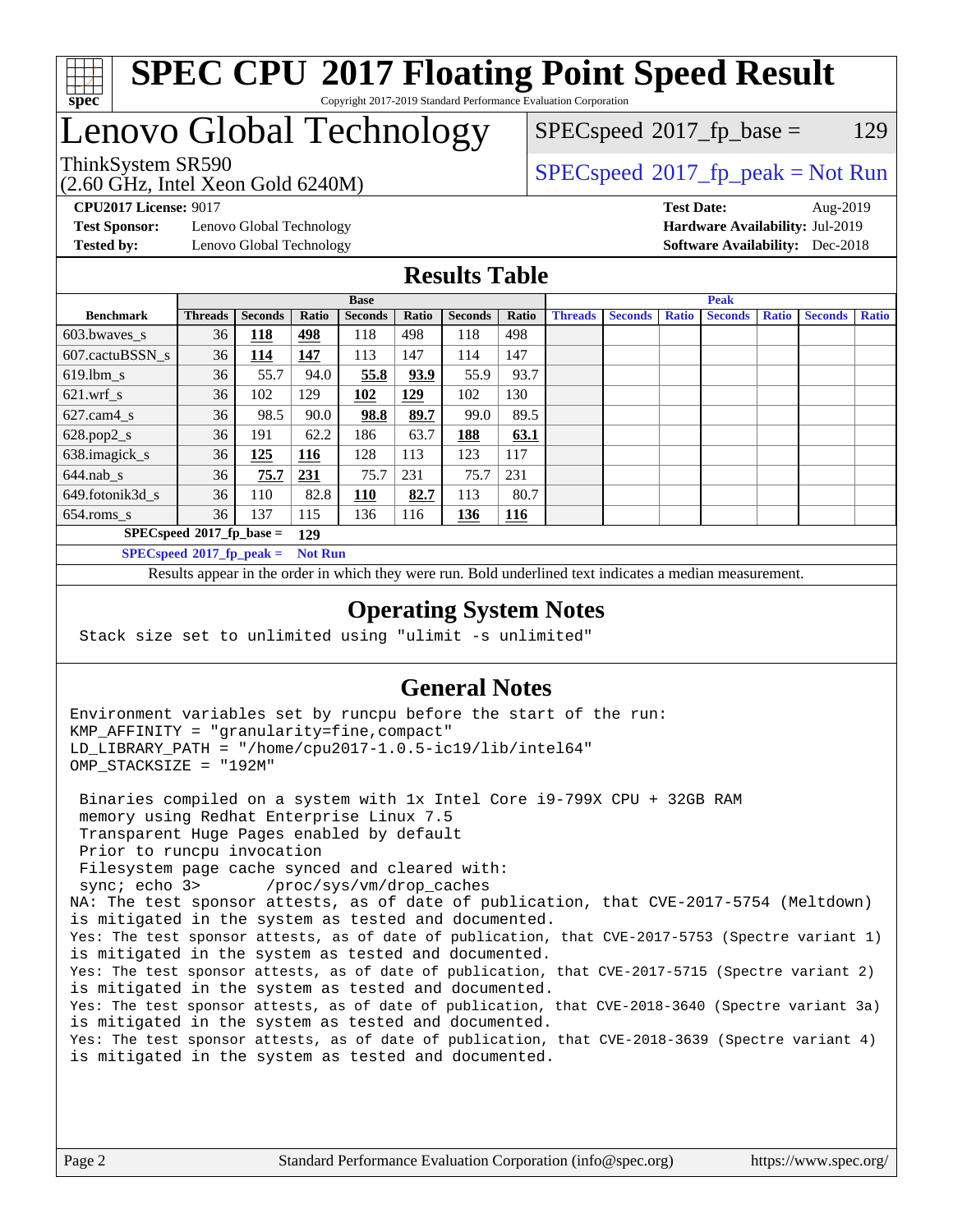| <b>SPEC CPU®2017 Floating Point Speed Result</b><br>Copyright 2017-2019 Standard Performance Evaluation Corporation<br>$spec^*$                                                                                                                                                                                                                                                                                                                                                                                                                                                                                                                                                                                                                                                                                                                                                                                                                                                                                                                                                                   |                                                                                                                                                                                               |                                              |                                                                                       |     |  |
|---------------------------------------------------------------------------------------------------------------------------------------------------------------------------------------------------------------------------------------------------------------------------------------------------------------------------------------------------------------------------------------------------------------------------------------------------------------------------------------------------------------------------------------------------------------------------------------------------------------------------------------------------------------------------------------------------------------------------------------------------------------------------------------------------------------------------------------------------------------------------------------------------------------------------------------------------------------------------------------------------------------------------------------------------------------------------------------------------|-----------------------------------------------------------------------------------------------------------------------------------------------------------------------------------------------|----------------------------------------------|---------------------------------------------------------------------------------------|-----|--|
| Lenovo Global Technology                                                                                                                                                                                                                                                                                                                                                                                                                                                                                                                                                                                                                                                                                                                                                                                                                                                                                                                                                                                                                                                                          |                                                                                                                                                                                               | $SPEC speed^{\circ}2017\_fp\_base =$         |                                                                                       | 129 |  |
| ThinkSystem SR590<br>$(2.60 \text{ GHz}, \text{Intel Xeon Gold } 6240 \text{M})$                                                                                                                                                                                                                                                                                                                                                                                                                                                                                                                                                                                                                                                                                                                                                                                                                                                                                                                                                                                                                  |                                                                                                                                                                                               | $SPEC speed^{\circ}2017\_fp\_peak = Not Run$ |                                                                                       |     |  |
| <b>CPU2017 License: 9017</b><br><b>Test Sponsor:</b><br>Lenovo Global Technology<br><b>Tested by:</b><br>Lenovo Global Technology                                                                                                                                                                                                                                                                                                                                                                                                                                                                                                                                                                                                                                                                                                                                                                                                                                                                                                                                                                 |                                                                                                                                                                                               | <b>Test Date:</b>                            | Aug-2019<br>Hardware Availability: Jul-2019<br><b>Software Availability:</b> Dec-2018 |     |  |
|                                                                                                                                                                                                                                                                                                                                                                                                                                                                                                                                                                                                                                                                                                                                                                                                                                                                                                                                                                                                                                                                                                   | <b>Platform Notes</b>                                                                                                                                                                         |                                              |                                                                                       |     |  |
| BIOS configuration:<br>Choose Operating Mode set to Maximum Performance<br>Choose Operating Mode set to Custom Mode<br>CPU P-state Control set to Automatic<br>MONITOR/MWAIT set to Enable<br>Hyper-Threading set to Disable<br>Adjacent Cache Prefetch set to Disable<br>Sysinfo program /home/cpu2017-1.0.5-ic19/bin/sysinfo<br>Rev: r5974 of 2018-05-19 9bcde8f2999c33d61f64985e45859ea9<br>running on linux-2uov Fri Aug 23 14:36:35 2019<br>SUT (System Under Test) info as seen by some common utilities.<br>For more information on this section, see<br>https://www.spec.org/cpu2017/Docs/config.html#sysinfo<br>From /proc/cpuinfo<br>model name : Intel(R) Xeon(R) Gold 6240M CPU @ 2.60GHz<br>"physical id"s (chips)<br>2<br>36 "processors"<br>cores, siblings (Caution: counting these is hw and system dependent. The following<br>excerpts from /proc/cpuinfo might not be reliable. Use with caution.)<br>cpu cores : 18<br>siblings : 18<br>physical 0: cores 0 1 2 3 4 8 9 10 11 16 17 18 19 20 24 25 26 27<br>physical 1: cores 0 1 2 3 4 8 9 10 11 16 17 18 19 20 24 25 26 27 |                                                                                                                                                                                               |                                              |                                                                                       |     |  |
| From lscpu:<br>Architecture:<br>$CPU$ op-mode(s):<br>Byte Order:<br>CPU(s):<br>On-line CPU(s) list:<br>Thread(s) per core:<br>Core(s) per socket:<br>Socket(s):<br>NUMA node(s):<br>Vendor ID:<br>CPU family:<br>Model:<br>Model name:<br>Stepping:<br>CPU MHz:<br>BogoMIPS:<br>Virtualization:<br>L1d cache:<br>Lli cache:<br>L2 cache:                                                                                                                                                                                                                                                                                                                                                                                                                                                                                                                                                                                                                                                                                                                                                          | x86_64<br>$32$ -bit, $64$ -bit<br>Little Endian<br>36<br>$0 - 35$<br>1<br>18<br>2<br>$\overline{2}$<br>GenuineIntel<br>6<br>85<br>7<br>2600.000<br>5200.00<br>$VT - x$<br>32K<br>32K<br>1024K | $Intel(R) Xeon(R) Gold 6240M CPU @ 2.60GHz$  |                                                                                       |     |  |
| Page 3                                                                                                                                                                                                                                                                                                                                                                                                                                                                                                                                                                                                                                                                                                                                                                                                                                                                                                                                                                                                                                                                                            | (Continued on next page)<br>Standard Performance Evaluation Corporation (info@spec.org)                                                                                                       |                                              | https://www.spec.org/                                                                 |     |  |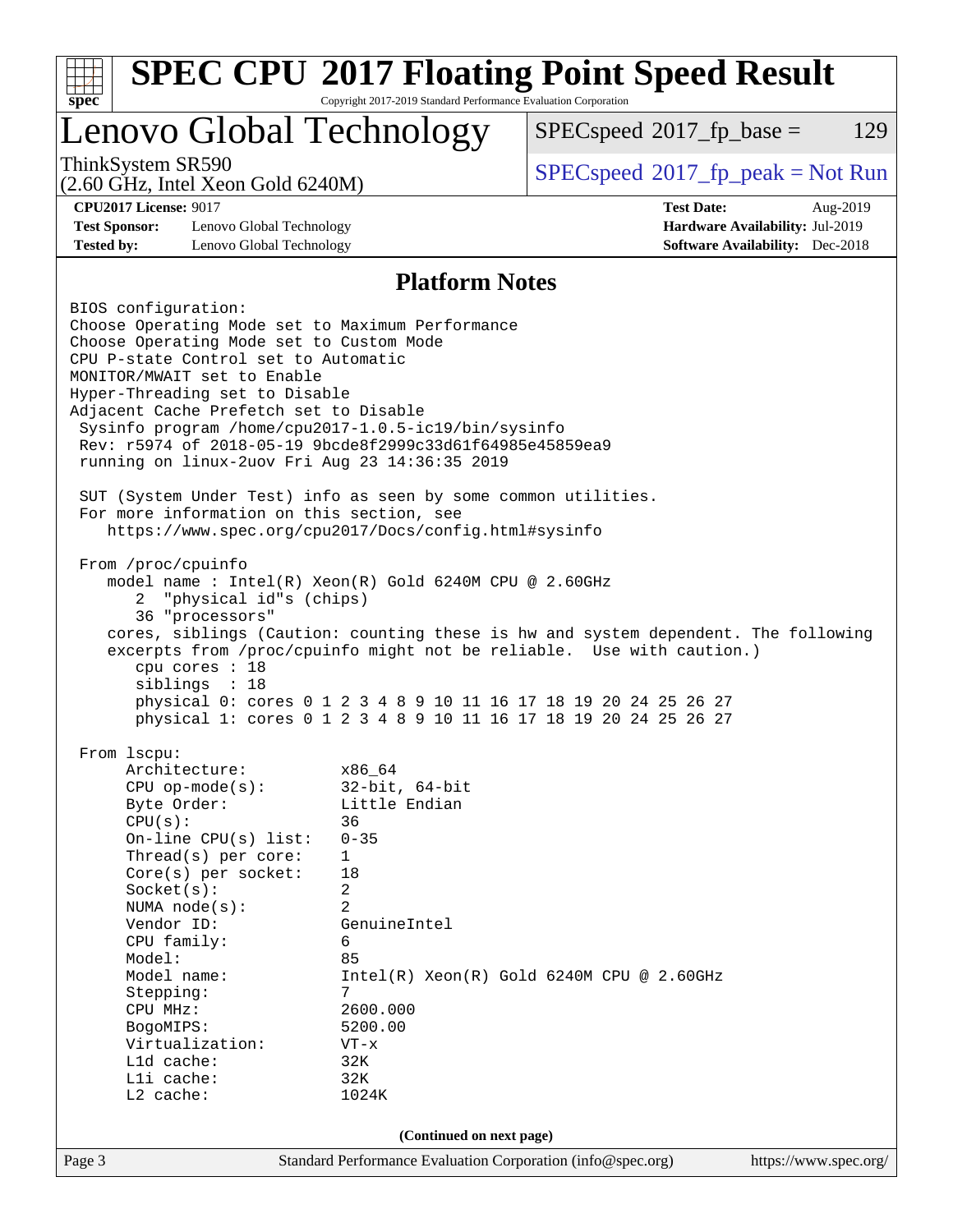| <b>SPEC CPU®2017 Floating Point Speed Result</b><br>$spec*$<br>Copyright 2017-2019 Standard Performance Evaluation Corporation                                                                                                                                                                                                                                                                                                                                                                                                                                                                                                                                                                                                                                                                                                                                                                                                                                                                                                                                                                                                                                                                                                                                                                                                                                                                                                                                                                                                                                                                                                                                                                                                                                                                                                                                                                                                                                                                                                                                          |                                                                           |  |  |  |  |  |
|-------------------------------------------------------------------------------------------------------------------------------------------------------------------------------------------------------------------------------------------------------------------------------------------------------------------------------------------------------------------------------------------------------------------------------------------------------------------------------------------------------------------------------------------------------------------------------------------------------------------------------------------------------------------------------------------------------------------------------------------------------------------------------------------------------------------------------------------------------------------------------------------------------------------------------------------------------------------------------------------------------------------------------------------------------------------------------------------------------------------------------------------------------------------------------------------------------------------------------------------------------------------------------------------------------------------------------------------------------------------------------------------------------------------------------------------------------------------------------------------------------------------------------------------------------------------------------------------------------------------------------------------------------------------------------------------------------------------------------------------------------------------------------------------------------------------------------------------------------------------------------------------------------------------------------------------------------------------------------------------------------------------------------------------------------------------------|---------------------------------------------------------------------------|--|--|--|--|--|
| Lenovo Global Technology                                                                                                                                                                                                                                                                                                                                                                                                                                                                                                                                                                                                                                                                                                                                                                                                                                                                                                                                                                                                                                                                                                                                                                                                                                                                                                                                                                                                                                                                                                                                                                                                                                                                                                                                                                                                                                                                                                                                                                                                                                                | 129<br>$SPEC speed^{\circ}2017$ fp base =                                 |  |  |  |  |  |
| ThinkSystem SR590<br>$(2.60 \text{ GHz}, \text{Intel Xeon Gold } 6240 \text{M})$                                                                                                                                                                                                                                                                                                                                                                                                                                                                                                                                                                                                                                                                                                                                                                                                                                                                                                                                                                                                                                                                                                                                                                                                                                                                                                                                                                                                                                                                                                                                                                                                                                                                                                                                                                                                                                                                                                                                                                                        | $SPEC speed^{\circ}2017\_fp\_peak = Not Run$                              |  |  |  |  |  |
| <b>CPU2017 License: 9017</b>                                                                                                                                                                                                                                                                                                                                                                                                                                                                                                                                                                                                                                                                                                                                                                                                                                                                                                                                                                                                                                                                                                                                                                                                                                                                                                                                                                                                                                                                                                                                                                                                                                                                                                                                                                                                                                                                                                                                                                                                                                            | <b>Test Date:</b><br>Aug-2019                                             |  |  |  |  |  |
| <b>Test Sponsor:</b><br>Lenovo Global Technology<br><b>Tested by:</b><br>Lenovo Global Technology                                                                                                                                                                                                                                                                                                                                                                                                                                                                                                                                                                                                                                                                                                                                                                                                                                                                                                                                                                                                                                                                                                                                                                                                                                                                                                                                                                                                                                                                                                                                                                                                                                                                                                                                                                                                                                                                                                                                                                       | Hardware Availability: Jul-2019<br><b>Software Availability:</b> Dec-2018 |  |  |  |  |  |
|                                                                                                                                                                                                                                                                                                                                                                                                                                                                                                                                                                                                                                                                                                                                                                                                                                                                                                                                                                                                                                                                                                                                                                                                                                                                                                                                                                                                                                                                                                                                                                                                                                                                                                                                                                                                                                                                                                                                                                                                                                                                         |                                                                           |  |  |  |  |  |
| <b>Platform Notes (Continued)</b><br>$L3$ cache:<br>25344K<br>NUMA $node0$ $CPU(s)$ :<br>$0 - 17$<br>NUMA nodel CPU(s):<br>$18 - 35$<br>Flags:<br>fpu vme de pse tsc msr pae mce cx8 apic sep mtrr pge mca cmov<br>pat pse36 clflush dts acpi mmx fxsr sse sse2 ss ht tm pbe syscall nx pdpelgb rdtscp<br>lm constant_tsc art arch_perfmon pebs bts rep_good nopl xtopology nonstop_tsc cpuid<br>aperfmperf pni pclmulqdq dtes64 monitor ds_cpl vmx smx est tm2 ssse3 sdbg fma cx16<br>xtpr pdcm pcid dca sse4_1 sse4_2 x2apic movbe popcnt tsc_deadline_timer aes xsave<br>avx f16c rdrand lahf_lm abm 3dnowprefetch cpuid_fault epb cat_13 cdp_13<br>invpcid_single intel_ppin ssbd mba ibrs ibpb stibp tpr_shadow vnmi flexpriority ept<br>vpid fsgsbase tsc_adjust bmil hle avx2 smep bmi2 erms invpcid rtm cqm mpx rdt_a<br>avx512f avx512dq rdseed adx smap clflushopt clwb intel_pt avx512cd avx512bw avx512vl<br>xsaveopt xsavec xgetbvl xsaves cqm_llc cqm_occup_llc cqm_mbm_total cqm_mbm_local<br>dtherm ida arat pln pts hwp_epp pku ospke avx512_vnni flush_lld arch_capabilities<br>/proc/cpuinfo cache data<br>cache size : 25344 KB<br>From numactl --hardware WARNING: a numactl 'node' might or might not correspond to a<br>physical chip.<br>$available: 2 nodes (0-1)$<br>node 0 cpus: 0 1 2 3 4 5 6 7 8 9 10 11 12 13 14 15 16 17<br>node 0 size: 96326 MB<br>node 0 free: 95556 MB<br>node 1 cpus: 18 19 20 21 22 23 24 25 26 27 28 29 30 31 32 33 34 35<br>node 1 size: 96741 MB<br>node 1 free: 96471 MB<br>node distances:<br>node<br>0<br>1<br>0 :<br>10<br>21<br>1:<br>21<br>10<br>From /proc/meminfo<br>MemTotal:<br>197701440 kB<br>HugePages_Total:<br>0<br>Hugepagesize:<br>2048 kB<br>From /etc/*release* /etc/*version*<br>$S$ uSE-release:<br>SUSE Linux Enterprise Server 12 (x86_64)<br>$VERSION = 12$<br>PATCHLEVEL = 4<br># This file is deprecated and will be removed in a future service pack or release.<br># Please check /etc/os-release for details about this release.<br>os-release:<br>NAME="SLES"<br>VERSION="12-SP4" |                                                                           |  |  |  |  |  |
| (Continued on next page)<br>Page 4<br>Standard Performance Evaluation Corporation (info@spec.org)                                                                                                                                                                                                                                                                                                                                                                                                                                                                                                                                                                                                                                                                                                                                                                                                                                                                                                                                                                                                                                                                                                                                                                                                                                                                                                                                                                                                                                                                                                                                                                                                                                                                                                                                                                                                                                                                                                                                                                       | https://www.spec.org/                                                     |  |  |  |  |  |
|                                                                                                                                                                                                                                                                                                                                                                                                                                                                                                                                                                                                                                                                                                                                                                                                                                                                                                                                                                                                                                                                                                                                                                                                                                                                                                                                                                                                                                                                                                                                                                                                                                                                                                                                                                                                                                                                                                                                                                                                                                                                         |                                                                           |  |  |  |  |  |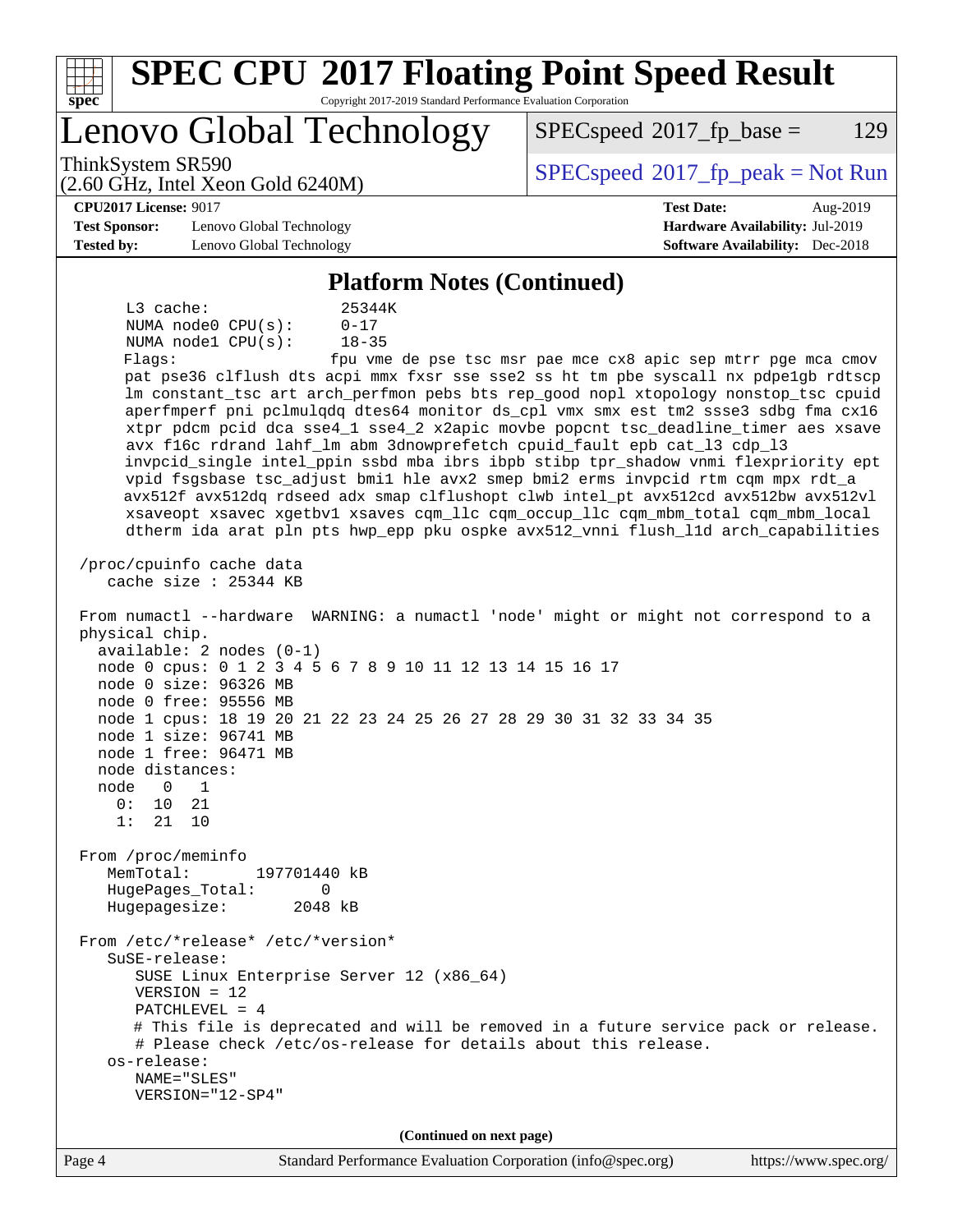| ×.<br>Ľ<br>ı |  |  |  |  |  |
|--------------|--|--|--|--|--|

#### **[SPEC CPU](http://www.spec.org/auto/cpu2017/Docs/result-fields.html#SPECCPU2017FloatingPointSpeedResult)[2017 Floating Point Speed Result](http://www.spec.org/auto/cpu2017/Docs/result-fields.html#SPECCPU2017FloatingPointSpeedResult)** Copyright 2017-2019 Standard Performance Evaluation Corporation

Lenovo Global Technology

 $SPECspeed^{\circledcirc}2017_fp\_base = 129$  $SPECspeed^{\circledcirc}2017_fp\_base = 129$ 

(2.60 GHz, Intel Xeon Gold 6240M)

ThinkSystem SR590<br>  $SPECspeed*2017_fp\_peak = Not Run$  $SPECspeed*2017_fp\_peak = Not Run$ 

**[Test Sponsor:](http://www.spec.org/auto/cpu2017/Docs/result-fields.html#TestSponsor)** Lenovo Global Technology **[Hardware Availability:](http://www.spec.org/auto/cpu2017/Docs/result-fields.html#HardwareAvailability)** Jul-2019 **[Tested by:](http://www.spec.org/auto/cpu2017/Docs/result-fields.html#Testedby)** Lenovo Global Technology **[Software Availability:](http://www.spec.org/auto/cpu2017/Docs/result-fields.html#SoftwareAvailability)** Dec-2018

**[CPU2017 License:](http://www.spec.org/auto/cpu2017/Docs/result-fields.html#CPU2017License)** 9017 **[Test Date:](http://www.spec.org/auto/cpu2017/Docs/result-fields.html#TestDate)** Aug-2019

#### **[Platform Notes \(Continued\)](http://www.spec.org/auto/cpu2017/Docs/result-fields.html#PlatformNotes)**

 VERSION\_ID="12.4" PRETTY\_NAME="SUSE Linux Enterprise Server 12 SP4" ID="sles" ANSI\_COLOR="0;32" CPE\_NAME="cpe:/o:suse:sles:12:sp4"

uname -a:

 Linux linux-2uov 4.12.14-94.41-default #1 SMP Wed Oct 31 12:25:04 UTC 2018 (3090901) x86\_64 x86\_64 x86\_64 GNU/Linux

Kernel self-reported vulnerability status:

 CVE-2017-5754 (Meltdown): Not affected CVE-2017-5753 (Spectre variant 1): Mitigation: \_\_user pointer sanitization CVE-2017-5715 (Spectre variant 2): Mitigation: Indirect Branch Restricted Speculation, IBPB, IBRS\_FW

run-level 3 Aug 23 14:36

 SPEC is set to: /home/cpu2017-1.0.5-ic19 Filesystem Type Size Used Avail Use% Mounted on /dev/sdb3 btrfs 740G 46G 694G 7% /home

 Additional information from dmidecode follows. WARNING: Use caution when you interpret this section. The 'dmidecode' program reads system data which is "intended to allow hardware to be accurately determined", but the intent may not be met, as there are frequent changes to hardware, firmware, and the "DMTF SMBIOS" standard. BIOS Lenovo -[TEE141E-2.30]- 07/02/2019 Memory: 4x NO DIMM NO DIMM 12x SK Hynix HMA82GR7CJR8N-WM 16 GB 2 rank 2933

(End of data from sysinfo program)

#### **[Compiler Version Notes](http://www.spec.org/auto/cpu2017/Docs/result-fields.html#CompilerVersionNotes)**

============================================================================== C | 619.lbm\_s(base) 638.imagick\_s(base) 644.nab\_s(base) ------------------------------------------------------------------------------ Intel(R) C Intel(R) 64 Compiler for applications running on Intel(R)  $64$ , Version 19.0.0.117 Build 20180804 Copyright (C) 1985-2018 Intel Corporation. All rights reserved. ------------------------------------------------------------------------------ ==============================================================================  $C_{++}$ , C, Fortran | 607.cactuBSSN s(base) **(Continued on next page)**

Page 5 Standard Performance Evaluation Corporation [\(info@spec.org\)](mailto:info@spec.org) <https://www.spec.org/>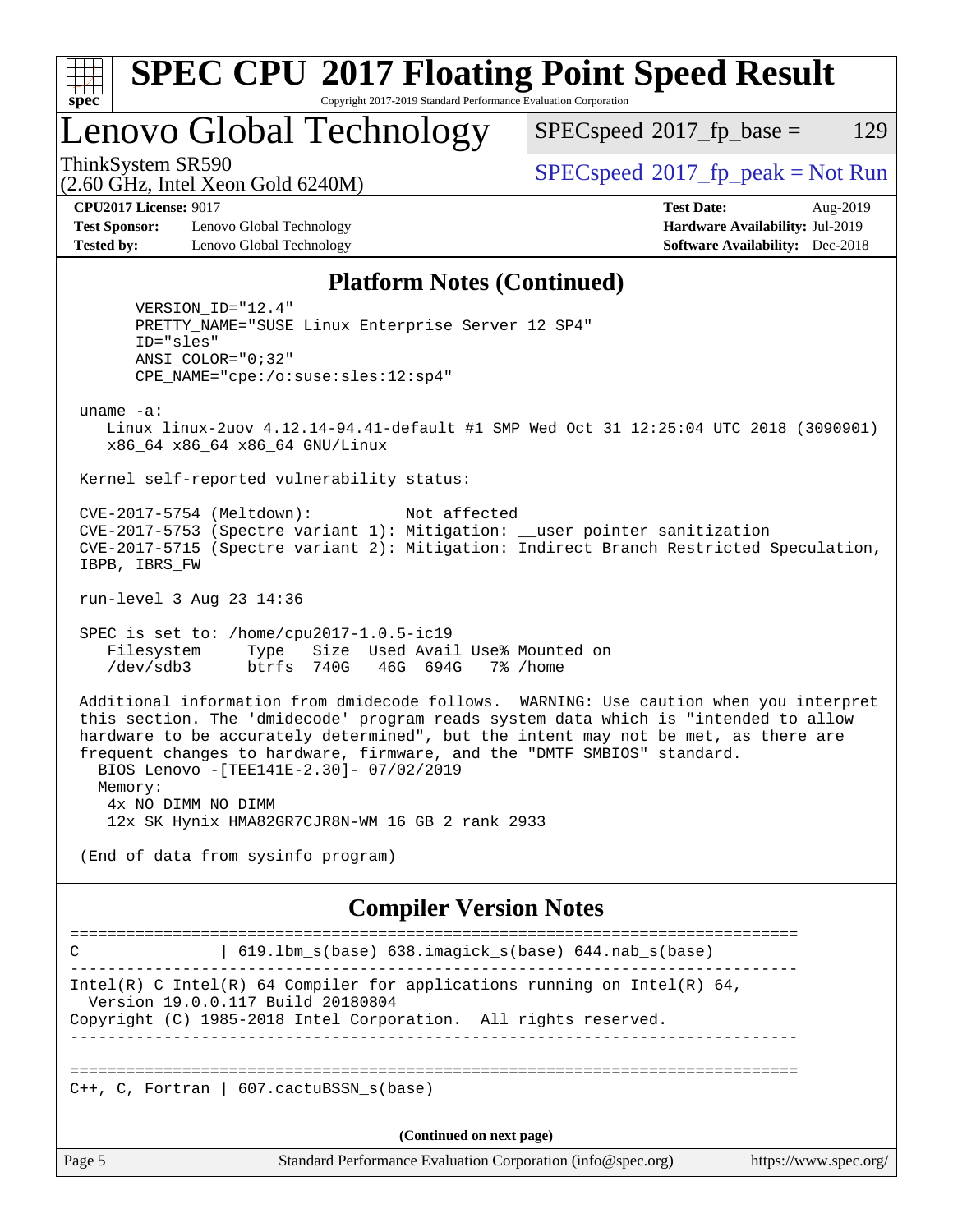

# **[SPEC CPU](http://www.spec.org/auto/cpu2017/Docs/result-fields.html#SPECCPU2017FloatingPointSpeedResult)[2017 Floating Point Speed Result](http://www.spec.org/auto/cpu2017/Docs/result-fields.html#SPECCPU2017FloatingPointSpeedResult)**

Copyright 2017-2019 Standard Performance Evaluation Corporation

Lenovo Global Technology

 $SPECspeed*2017_fp\_base = 129$  $SPECspeed*2017_fp\_base = 129$ 

(2.60 GHz, Intel Xeon Gold 6240M)

ThinkSystem SR590<br>  $\begin{array}{c}\n\text{SPEC speed} \text{?}2017\_fp\_peak = Not Run \\
\text{C} \text{?}60 \text{ GHz} \text{.} \text{I} \text{.} \text{V} \text{.} \text{C} \text{?} \text{.} \text{C} \text{.} \text{C} \text{.} \text{C} \text{.} \text{.} \text{C} \text{.} \text{.} \text{C} \text{.} \text{C} \text{.} \text{.} \text{C} \text{.} \text{.} \text{C} \text{.} \text{.} \text{C} \text$ 

**[Test Sponsor:](http://www.spec.org/auto/cpu2017/Docs/result-fields.html#TestSponsor)** Lenovo Global Technology **[Hardware Availability:](http://www.spec.org/auto/cpu2017/Docs/result-fields.html#HardwareAvailability)** Jul-2019 **[Tested by:](http://www.spec.org/auto/cpu2017/Docs/result-fields.html#Testedby)** Lenovo Global Technology **[Software Availability:](http://www.spec.org/auto/cpu2017/Docs/result-fields.html#SoftwareAvailability)** Dec-2018

**[CPU2017 License:](http://www.spec.org/auto/cpu2017/Docs/result-fields.html#CPU2017License)** 9017 **[Test Date:](http://www.spec.org/auto/cpu2017/Docs/result-fields.html#TestDate)** Aug-2019

#### **[Compiler Version Notes \(Continued\)](http://www.spec.org/auto/cpu2017/Docs/result-fields.html#CompilerVersionNotes)**

| Intel(R) $C++$ Intel(R) 64 Compiler for applications running on Intel(R) 64,<br>Version 19.0.0.117 Build 20180804<br>Copyright (C) 1985-2018 Intel Corporation. All rights reserved.     |  |  |  |  |  |  |
|------------------------------------------------------------------------------------------------------------------------------------------------------------------------------------------|--|--|--|--|--|--|
| Intel(R) C Intel(R) 64 Compiler for applications running on Intel(R) 64,<br>Version 19.0.0.117 Build 20180804                                                                            |  |  |  |  |  |  |
| Copyright (C) 1985-2018 Intel Corporation. All rights reserved.<br>$Intel(R)$ Fortran Intel(R) 64 Compiler for applications running on Intel(R)<br>64, Version 19.0.0.117 Build 20180804 |  |  |  |  |  |  |
| Copyright (C) 1985-2018 Intel Corporation. All rights reserved.                                                                                                                          |  |  |  |  |  |  |
|                                                                                                                                                                                          |  |  |  |  |  |  |
| $\vert$ 603.bwaves_s(base) 649.fotonik3d_s(base) 654.roms_s(base)<br>Fortran                                                                                                             |  |  |  |  |  |  |
| Intel(R) Fortran Intel(R) 64 Compiler for applications running on Intel(R)<br>64, Version 19.0.0.117 Build 20180804<br>Copyright (C) 1985-2018 Intel Corporation. All rights reserved.   |  |  |  |  |  |  |
|                                                                                                                                                                                          |  |  |  |  |  |  |
| Fortran, $C = \{621. \text{wrf s}(\text{base}) \}$ 627. cam4 s(base) 628. pop2 s(base)                                                                                                   |  |  |  |  |  |  |
| Intel(R) Fortran Intel(R) 64 Compiler for applications running on Intel(R)<br>64, Version 19.0.0.117 Build 20180804                                                                      |  |  |  |  |  |  |
| Copyright (C) 1985-2018 Intel Corporation. All rights reserved.<br>Intel(R) C Intel(R) 64 Compiler for applications running on Intel(R) 64,<br>Version 19.0.0.117 Build 20180804         |  |  |  |  |  |  |
| Copyright (C) 1985-2018 Intel Corporation. All rights reserved.                                                                                                                          |  |  |  |  |  |  |

## **[Base Compiler Invocation](http://www.spec.org/auto/cpu2017/Docs/result-fields.html#BaseCompilerInvocation)**

[C benchmarks](http://www.spec.org/auto/cpu2017/Docs/result-fields.html#Cbenchmarks): [icc -m64 -std=c11](http://www.spec.org/cpu2017/results/res2019q3/cpu2017-20190902-17451.flags.html#user_CCbase_intel_icc_64bit_c11_33ee0cdaae7deeeab2a9725423ba97205ce30f63b9926c2519791662299b76a0318f32ddfffdc46587804de3178b4f9328c46fa7c2b0cd779d7a61945c91cd35)

[Fortran benchmarks](http://www.spec.org/auto/cpu2017/Docs/result-fields.html#Fortranbenchmarks): [ifort -m64](http://www.spec.org/cpu2017/results/res2019q3/cpu2017-20190902-17451.flags.html#user_FCbase_intel_ifort_64bit_24f2bb282fbaeffd6157abe4f878425411749daecae9a33200eee2bee2fe76f3b89351d69a8130dd5949958ce389cf37ff59a95e7a40d588e8d3a57e0c3fd751)

[Benchmarks using both Fortran and C](http://www.spec.org/auto/cpu2017/Docs/result-fields.html#BenchmarksusingbothFortranandC): [ifort -m64](http://www.spec.org/cpu2017/results/res2019q3/cpu2017-20190902-17451.flags.html#user_CC_FCbase_intel_ifort_64bit_24f2bb282fbaeffd6157abe4f878425411749daecae9a33200eee2bee2fe76f3b89351d69a8130dd5949958ce389cf37ff59a95e7a40d588e8d3a57e0c3fd751) [icc -m64 -std=c11](http://www.spec.org/cpu2017/results/res2019q3/cpu2017-20190902-17451.flags.html#user_CC_FCbase_intel_icc_64bit_c11_33ee0cdaae7deeeab2a9725423ba97205ce30f63b9926c2519791662299b76a0318f32ddfffdc46587804de3178b4f9328c46fa7c2b0cd779d7a61945c91cd35)

[Benchmarks using Fortran, C, and C++:](http://www.spec.org/auto/cpu2017/Docs/result-fields.html#BenchmarksusingFortranCandCXX) [icpc -m64](http://www.spec.org/cpu2017/results/res2019q3/cpu2017-20190902-17451.flags.html#user_CC_CXX_FCbase_intel_icpc_64bit_4ecb2543ae3f1412ef961e0650ca070fec7b7afdcd6ed48761b84423119d1bf6bdf5cad15b44d48e7256388bc77273b966e5eb805aefd121eb22e9299b2ec9d9) [icc -m64 -std=c11](http://www.spec.org/cpu2017/results/res2019q3/cpu2017-20190902-17451.flags.html#user_CC_CXX_FCbase_intel_icc_64bit_c11_33ee0cdaae7deeeab2a9725423ba97205ce30f63b9926c2519791662299b76a0318f32ddfffdc46587804de3178b4f9328c46fa7c2b0cd779d7a61945c91cd35) [ifort -m64](http://www.spec.org/cpu2017/results/res2019q3/cpu2017-20190902-17451.flags.html#user_CC_CXX_FCbase_intel_ifort_64bit_24f2bb282fbaeffd6157abe4f878425411749daecae9a33200eee2bee2fe76f3b89351d69a8130dd5949958ce389cf37ff59a95e7a40d588e8d3a57e0c3fd751)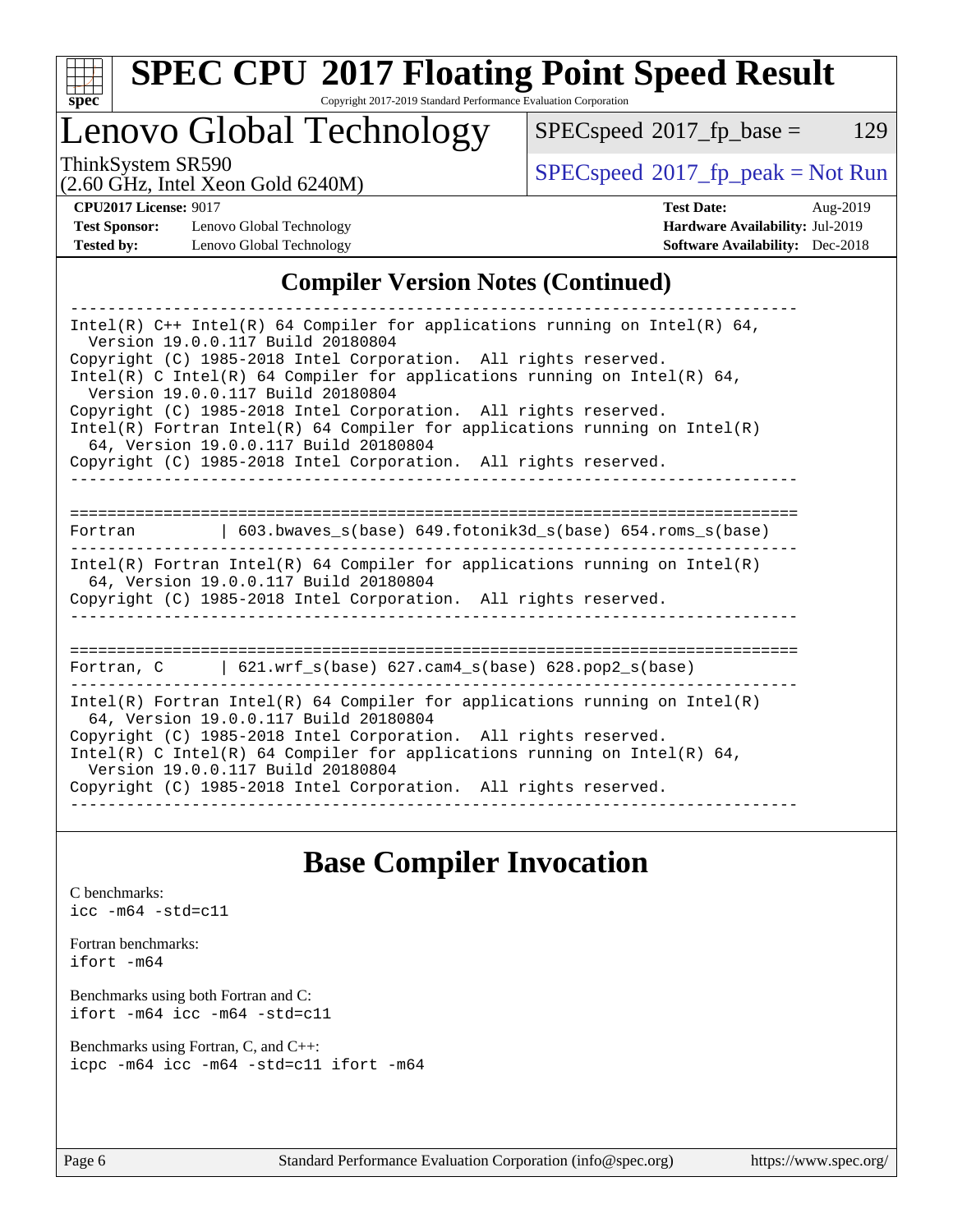

#### **[SPEC CPU](http://www.spec.org/auto/cpu2017/Docs/result-fields.html#SPECCPU2017FloatingPointSpeedResult)[2017 Floating Point Speed Result](http://www.spec.org/auto/cpu2017/Docs/result-fields.html#SPECCPU2017FloatingPointSpeedResult)** Copyright 2017-2019 Standard Performance Evaluation Corporation

## Lenovo Global Technology

 $SPEC speed^{\circ}2017\_fp\_base = 129$ 

(2.60 GHz, Intel Xeon Gold 6240M)

ThinkSystem SR590<br>  $SPECspeed*2017_fp\_peak = Not Run$  $SPECspeed*2017_fp\_peak = Not Run$ 

**[Test Sponsor:](http://www.spec.org/auto/cpu2017/Docs/result-fields.html#TestSponsor)** Lenovo Global Technology **[Hardware Availability:](http://www.spec.org/auto/cpu2017/Docs/result-fields.html#HardwareAvailability)** Jul-2019 **[Tested by:](http://www.spec.org/auto/cpu2017/Docs/result-fields.html#Testedby)** Lenovo Global Technology **[Software Availability:](http://www.spec.org/auto/cpu2017/Docs/result-fields.html#SoftwareAvailability)** Dec-2018

**[CPU2017 License:](http://www.spec.org/auto/cpu2017/Docs/result-fields.html#CPU2017License)** 9017 **[Test Date:](http://www.spec.org/auto/cpu2017/Docs/result-fields.html#TestDate)** Aug-2019

## **[Base Portability Flags](http://www.spec.org/auto/cpu2017/Docs/result-fields.html#BasePortabilityFlags)**

 603.bwaves\_s: [-DSPEC\\_LP64](http://www.spec.org/cpu2017/results/res2019q3/cpu2017-20190902-17451.flags.html#suite_basePORTABILITY603_bwaves_s_DSPEC_LP64) 607.cactuBSSN\_s: [-DSPEC\\_LP64](http://www.spec.org/cpu2017/results/res2019q3/cpu2017-20190902-17451.flags.html#suite_basePORTABILITY607_cactuBSSN_s_DSPEC_LP64) 619.lbm\_s: [-DSPEC\\_LP64](http://www.spec.org/cpu2017/results/res2019q3/cpu2017-20190902-17451.flags.html#suite_basePORTABILITY619_lbm_s_DSPEC_LP64) 621.wrf\_s: [-DSPEC\\_LP64](http://www.spec.org/cpu2017/results/res2019q3/cpu2017-20190902-17451.flags.html#suite_basePORTABILITY621_wrf_s_DSPEC_LP64) [-DSPEC\\_CASE\\_FLAG](http://www.spec.org/cpu2017/results/res2019q3/cpu2017-20190902-17451.flags.html#b621.wrf_s_baseCPORTABILITY_DSPEC_CASE_FLAG) [-convert big\\_endian](http://www.spec.org/cpu2017/results/res2019q3/cpu2017-20190902-17451.flags.html#user_baseFPORTABILITY621_wrf_s_convert_big_endian_c3194028bc08c63ac5d04de18c48ce6d347e4e562e8892b8bdbdc0214820426deb8554edfa529a3fb25a586e65a3d812c835984020483e7e73212c4d31a38223) 627.cam4\_s: [-DSPEC\\_LP64](http://www.spec.org/cpu2017/results/res2019q3/cpu2017-20190902-17451.flags.html#suite_basePORTABILITY627_cam4_s_DSPEC_LP64) [-DSPEC\\_CASE\\_FLAG](http://www.spec.org/cpu2017/results/res2019q3/cpu2017-20190902-17451.flags.html#b627.cam4_s_baseCPORTABILITY_DSPEC_CASE_FLAG) 628.pop2\_s: [-DSPEC\\_LP64](http://www.spec.org/cpu2017/results/res2019q3/cpu2017-20190902-17451.flags.html#suite_basePORTABILITY628_pop2_s_DSPEC_LP64) [-DSPEC\\_CASE\\_FLAG](http://www.spec.org/cpu2017/results/res2019q3/cpu2017-20190902-17451.flags.html#b628.pop2_s_baseCPORTABILITY_DSPEC_CASE_FLAG) [-convert big\\_endian](http://www.spec.org/cpu2017/results/res2019q3/cpu2017-20190902-17451.flags.html#user_baseFPORTABILITY628_pop2_s_convert_big_endian_c3194028bc08c63ac5d04de18c48ce6d347e4e562e8892b8bdbdc0214820426deb8554edfa529a3fb25a586e65a3d812c835984020483e7e73212c4d31a38223) [-assume byterecl](http://www.spec.org/cpu2017/results/res2019q3/cpu2017-20190902-17451.flags.html#user_baseFPORTABILITY628_pop2_s_assume_byterecl_7e47d18b9513cf18525430bbf0f2177aa9bf368bc7a059c09b2c06a34b53bd3447c950d3f8d6c70e3faf3a05c8557d66a5798b567902e8849adc142926523472) 638.imagick\_s: [-DSPEC\\_LP64](http://www.spec.org/cpu2017/results/res2019q3/cpu2017-20190902-17451.flags.html#suite_basePORTABILITY638_imagick_s_DSPEC_LP64) 644.nab\_s: [-DSPEC\\_LP64](http://www.spec.org/cpu2017/results/res2019q3/cpu2017-20190902-17451.flags.html#suite_basePORTABILITY644_nab_s_DSPEC_LP64) 649.fotonik3d\_s: [-DSPEC\\_LP64](http://www.spec.org/cpu2017/results/res2019q3/cpu2017-20190902-17451.flags.html#suite_basePORTABILITY649_fotonik3d_s_DSPEC_LP64) 654.roms\_s: [-DSPEC\\_LP64](http://www.spec.org/cpu2017/results/res2019q3/cpu2017-20190902-17451.flags.html#suite_basePORTABILITY654_roms_s_DSPEC_LP64)

## **[Base Optimization Flags](http://www.spec.org/auto/cpu2017/Docs/result-fields.html#BaseOptimizationFlags)**

[C benchmarks](http://www.spec.org/auto/cpu2017/Docs/result-fields.html#Cbenchmarks):

[-xCORE-AVX512](http://www.spec.org/cpu2017/results/res2019q3/cpu2017-20190902-17451.flags.html#user_CCbase_f-xCORE-AVX512) [-ipo](http://www.spec.org/cpu2017/results/res2019q3/cpu2017-20190902-17451.flags.html#user_CCbase_f-ipo) [-O3](http://www.spec.org/cpu2017/results/res2019q3/cpu2017-20190902-17451.flags.html#user_CCbase_f-O3) [-no-prec-div](http://www.spec.org/cpu2017/results/res2019q3/cpu2017-20190902-17451.flags.html#user_CCbase_f-no-prec-div) [-qopt-prefetch](http://www.spec.org/cpu2017/results/res2019q3/cpu2017-20190902-17451.flags.html#user_CCbase_f-qopt-prefetch) [-ffinite-math-only](http://www.spec.org/cpu2017/results/res2019q3/cpu2017-20190902-17451.flags.html#user_CCbase_f_finite_math_only_cb91587bd2077682c4b38af759c288ed7c732db004271a9512da14a4f8007909a5f1427ecbf1a0fb78ff2a814402c6114ac565ca162485bbcae155b5e4258871) [-qopt-mem-layout-trans=3](http://www.spec.org/cpu2017/results/res2019q3/cpu2017-20190902-17451.flags.html#user_CCbase_f-qopt-mem-layout-trans_de80db37974c74b1f0e20d883f0b675c88c3b01e9d123adea9b28688d64333345fb62bc4a798493513fdb68f60282f9a726aa07f478b2f7113531aecce732043) [-qopenmp](http://www.spec.org/cpu2017/results/res2019q3/cpu2017-20190902-17451.flags.html#user_CCbase_qopenmp_16be0c44f24f464004c6784a7acb94aca937f053568ce72f94b139a11c7c168634a55f6653758ddd83bcf7b8463e8028bb0b48b77bcddc6b78d5d95bb1df2967) [-DSPEC\\_OPENMP](http://www.spec.org/cpu2017/results/res2019q3/cpu2017-20190902-17451.flags.html#suite_CCbase_DSPEC_OPENMP)

[Fortran benchmarks](http://www.spec.org/auto/cpu2017/Docs/result-fields.html#Fortranbenchmarks):

[-DSPEC\\_OPENMP](http://www.spec.org/cpu2017/results/res2019q3/cpu2017-20190902-17451.flags.html#suite_FCbase_DSPEC_OPENMP) [-xCORE-AVX512](http://www.spec.org/cpu2017/results/res2019q3/cpu2017-20190902-17451.flags.html#user_FCbase_f-xCORE-AVX512) [-ipo](http://www.spec.org/cpu2017/results/res2019q3/cpu2017-20190902-17451.flags.html#user_FCbase_f-ipo) [-O3](http://www.spec.org/cpu2017/results/res2019q3/cpu2017-20190902-17451.flags.html#user_FCbase_f-O3) [-no-prec-div](http://www.spec.org/cpu2017/results/res2019q3/cpu2017-20190902-17451.flags.html#user_FCbase_f-no-prec-div) [-qopt-prefetch](http://www.spec.org/cpu2017/results/res2019q3/cpu2017-20190902-17451.flags.html#user_FCbase_f-qopt-prefetch) [-ffinite-math-only](http://www.spec.org/cpu2017/results/res2019q3/cpu2017-20190902-17451.flags.html#user_FCbase_f_finite_math_only_cb91587bd2077682c4b38af759c288ed7c732db004271a9512da14a4f8007909a5f1427ecbf1a0fb78ff2a814402c6114ac565ca162485bbcae155b5e4258871) [-qopt-mem-layout-trans=3](http://www.spec.org/cpu2017/results/res2019q3/cpu2017-20190902-17451.flags.html#user_FCbase_f-qopt-mem-layout-trans_de80db37974c74b1f0e20d883f0b675c88c3b01e9d123adea9b28688d64333345fb62bc4a798493513fdb68f60282f9a726aa07f478b2f7113531aecce732043) [-qopenmp](http://www.spec.org/cpu2017/results/res2019q3/cpu2017-20190902-17451.flags.html#user_FCbase_qopenmp_16be0c44f24f464004c6784a7acb94aca937f053568ce72f94b139a11c7c168634a55f6653758ddd83bcf7b8463e8028bb0b48b77bcddc6b78d5d95bb1df2967) [-nostandard-realloc-lhs](http://www.spec.org/cpu2017/results/res2019q3/cpu2017-20190902-17451.flags.html#user_FCbase_f_2003_std_realloc_82b4557e90729c0f113870c07e44d33d6f5a304b4f63d4c15d2d0f1fab99f5daaed73bdb9275d9ae411527f28b936061aa8b9c8f2d63842963b95c9dd6426b8a) [-align array32byte](http://www.spec.org/cpu2017/results/res2019q3/cpu2017-20190902-17451.flags.html#user_FCbase_align_array32byte_b982fe038af199962ba9a80c053b8342c548c85b40b8e86eb3cc33dee0d7986a4af373ac2d51c3f7cf710a18d62fdce2948f201cd044323541f22fc0fffc51b6)

[Benchmarks using both Fortran and C](http://www.spec.org/auto/cpu2017/Docs/result-fields.html#BenchmarksusingbothFortranandC):

[-xCORE-AVX512](http://www.spec.org/cpu2017/results/res2019q3/cpu2017-20190902-17451.flags.html#user_CC_FCbase_f-xCORE-AVX512) [-ipo](http://www.spec.org/cpu2017/results/res2019q3/cpu2017-20190902-17451.flags.html#user_CC_FCbase_f-ipo) [-O3](http://www.spec.org/cpu2017/results/res2019q3/cpu2017-20190902-17451.flags.html#user_CC_FCbase_f-O3) [-no-prec-div](http://www.spec.org/cpu2017/results/res2019q3/cpu2017-20190902-17451.flags.html#user_CC_FCbase_f-no-prec-div) [-qopt-prefetch](http://www.spec.org/cpu2017/results/res2019q3/cpu2017-20190902-17451.flags.html#user_CC_FCbase_f-qopt-prefetch) [-ffinite-math-only](http://www.spec.org/cpu2017/results/res2019q3/cpu2017-20190902-17451.flags.html#user_CC_FCbase_f_finite_math_only_cb91587bd2077682c4b38af759c288ed7c732db004271a9512da14a4f8007909a5f1427ecbf1a0fb78ff2a814402c6114ac565ca162485bbcae155b5e4258871) [-qopt-mem-layout-trans=3](http://www.spec.org/cpu2017/results/res2019q3/cpu2017-20190902-17451.flags.html#user_CC_FCbase_f-qopt-mem-layout-trans_de80db37974c74b1f0e20d883f0b675c88c3b01e9d123adea9b28688d64333345fb62bc4a798493513fdb68f60282f9a726aa07f478b2f7113531aecce732043) [-qopenmp](http://www.spec.org/cpu2017/results/res2019q3/cpu2017-20190902-17451.flags.html#user_CC_FCbase_qopenmp_16be0c44f24f464004c6784a7acb94aca937f053568ce72f94b139a11c7c168634a55f6653758ddd83bcf7b8463e8028bb0b48b77bcddc6b78d5d95bb1df2967) [-DSPEC\\_OPENMP](http://www.spec.org/cpu2017/results/res2019q3/cpu2017-20190902-17451.flags.html#suite_CC_FCbase_DSPEC_OPENMP) [-nostandard-realloc-lhs](http://www.spec.org/cpu2017/results/res2019q3/cpu2017-20190902-17451.flags.html#user_CC_FCbase_f_2003_std_realloc_82b4557e90729c0f113870c07e44d33d6f5a304b4f63d4c15d2d0f1fab99f5daaed73bdb9275d9ae411527f28b936061aa8b9c8f2d63842963b95c9dd6426b8a) [-align array32byte](http://www.spec.org/cpu2017/results/res2019q3/cpu2017-20190902-17451.flags.html#user_CC_FCbase_align_array32byte_b982fe038af199962ba9a80c053b8342c548c85b40b8e86eb3cc33dee0d7986a4af373ac2d51c3f7cf710a18d62fdce2948f201cd044323541f22fc0fffc51b6)

[Benchmarks using Fortran, C, and C++:](http://www.spec.org/auto/cpu2017/Docs/result-fields.html#BenchmarksusingFortranCandCXX)

[-xCORE-AVX512](http://www.spec.org/cpu2017/results/res2019q3/cpu2017-20190902-17451.flags.html#user_CC_CXX_FCbase_f-xCORE-AVX512) [-ipo](http://www.spec.org/cpu2017/results/res2019q3/cpu2017-20190902-17451.flags.html#user_CC_CXX_FCbase_f-ipo) [-O3](http://www.spec.org/cpu2017/results/res2019q3/cpu2017-20190902-17451.flags.html#user_CC_CXX_FCbase_f-O3) [-no-prec-div](http://www.spec.org/cpu2017/results/res2019q3/cpu2017-20190902-17451.flags.html#user_CC_CXX_FCbase_f-no-prec-div) [-qopt-prefetch](http://www.spec.org/cpu2017/results/res2019q3/cpu2017-20190902-17451.flags.html#user_CC_CXX_FCbase_f-qopt-prefetch) [-ffinite-math-only](http://www.spec.org/cpu2017/results/res2019q3/cpu2017-20190902-17451.flags.html#user_CC_CXX_FCbase_f_finite_math_only_cb91587bd2077682c4b38af759c288ed7c732db004271a9512da14a4f8007909a5f1427ecbf1a0fb78ff2a814402c6114ac565ca162485bbcae155b5e4258871) [-qopt-mem-layout-trans=3](http://www.spec.org/cpu2017/results/res2019q3/cpu2017-20190902-17451.flags.html#user_CC_CXX_FCbase_f-qopt-mem-layout-trans_de80db37974c74b1f0e20d883f0b675c88c3b01e9d123adea9b28688d64333345fb62bc4a798493513fdb68f60282f9a726aa07f478b2f7113531aecce732043) [-qopenmp](http://www.spec.org/cpu2017/results/res2019q3/cpu2017-20190902-17451.flags.html#user_CC_CXX_FCbase_qopenmp_16be0c44f24f464004c6784a7acb94aca937f053568ce72f94b139a11c7c168634a55f6653758ddd83bcf7b8463e8028bb0b48b77bcddc6b78d5d95bb1df2967) [-DSPEC\\_OPENMP](http://www.spec.org/cpu2017/results/res2019q3/cpu2017-20190902-17451.flags.html#suite_CC_CXX_FCbase_DSPEC_OPENMP) [-nostandard-realloc-lhs](http://www.spec.org/cpu2017/results/res2019q3/cpu2017-20190902-17451.flags.html#user_CC_CXX_FCbase_f_2003_std_realloc_82b4557e90729c0f113870c07e44d33d6f5a304b4f63d4c15d2d0f1fab99f5daaed73bdb9275d9ae411527f28b936061aa8b9c8f2d63842963b95c9dd6426b8a) [-align array32byte](http://www.spec.org/cpu2017/results/res2019q3/cpu2017-20190902-17451.flags.html#user_CC_CXX_FCbase_align_array32byte_b982fe038af199962ba9a80c053b8342c548c85b40b8e86eb3cc33dee0d7986a4af373ac2d51c3f7cf710a18d62fdce2948f201cd044323541f22fc0fffc51b6)

[The flags files that were used to format this result can be browsed at](tmsearch)

<http://www.spec.org/cpu2017/flags/Intel-ic19.0-official-linux64.2019-01-15.html> <http://www.spec.org/cpu2017/flags/Lenovo-Platform-SPECcpu2017-Flags-V1.2-CLX-D.html>

[You can also download the XML flags sources by saving the following links:](tmsearch) <http://www.spec.org/cpu2017/flags/Intel-ic19.0-official-linux64.2019-01-15.xml> <http://www.spec.org/cpu2017/flags/Lenovo-Platform-SPECcpu2017-Flags-V1.2-CLX-D.xml>